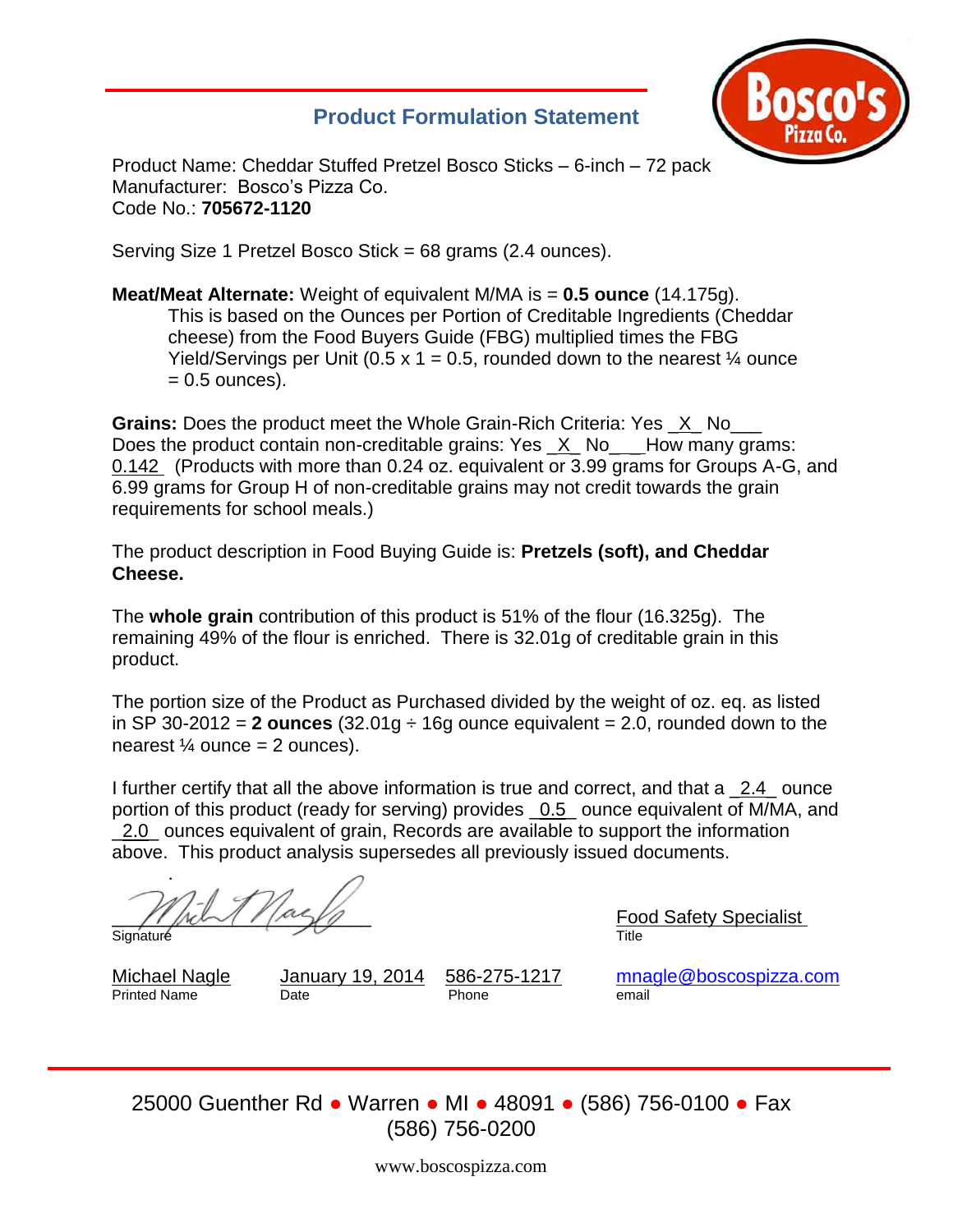### **Product 705672-1120 6" Whole Grain Pretzel Bosco Stick Stuffed with Cheddar Cheese**

| Nutrition                                                                                                                                                                                                                                                                  |                        |                        |                         | Facts            |  |  |  |  |
|----------------------------------------------------------------------------------------------------------------------------------------------------------------------------------------------------------------------------------------------------------------------------|------------------------|------------------------|-------------------------|------------------|--|--|--|--|
| Serving Size 1 Pretzel Stick (68g)                                                                                                                                                                                                                                         |                        |                        |                         |                  |  |  |  |  |
| Servings Per Container 72                                                                                                                                                                                                                                                  |                        |                        |                         |                  |  |  |  |  |
|                                                                                                                                                                                                                                                                            |                        |                        |                         | with             |  |  |  |  |
|                                                                                                                                                                                                                                                                            |                        |                        |                         | 1/36th           |  |  |  |  |
|                                                                                                                                                                                                                                                                            |                        | Cheddar                | Stuffed                 | pack of<br>salt. |  |  |  |  |
|                                                                                                                                                                                                                                                                            |                        |                        | Pretzel                 | about            |  |  |  |  |
| <b>Amount Per Serving</b>                                                                                                                                                                                                                                                  |                        |                        | <b>Stick</b>            | 1/2t/2g          |  |  |  |  |
| Calories                                                                                                                                                                                                                                                                   |                        |                        | 200                     | 200              |  |  |  |  |
| Calories from Fat                                                                                                                                                                                                                                                          |                        |                        | 60                      | 60               |  |  |  |  |
|                                                                                                                                                                                                                                                                            | % Daily Value**        |                        |                         |                  |  |  |  |  |
| Total Fat 7g*                                                                                                                                                                                                                                                              |                        |                        | 11%                     | 11%              |  |  |  |  |
| Saturated Fat 2q                                                                                                                                                                                                                                                           |                        |                        | 10%                     | 10%              |  |  |  |  |
| Trans Fat 0q                                                                                                                                                                                                                                                               |                        |                        |                         |                  |  |  |  |  |
| Cholesterol 10mg                                                                                                                                                                                                                                                           |                        |                        | 3%                      | 3%               |  |  |  |  |
| Sodium 230mg                                                                                                                                                                                                                                                               |                        |                        | 10%                     | 48%              |  |  |  |  |
| <b>Total Carbohydrate 27g</b>                                                                                                                                                                                                                                              |                        |                        | 9%                      | 9%               |  |  |  |  |
| Dietary Fiber 3g                                                                                                                                                                                                                                                           |                        |                        | 12%                     | 12%              |  |  |  |  |
| Sugars 3g                                                                                                                                                                                                                                                                  |                        |                        |                         |                  |  |  |  |  |
| Protein 8g                                                                                                                                                                                                                                                                 |                        |                        |                         |                  |  |  |  |  |
| Vitamin A                                                                                                                                                                                                                                                                  |                        |                        | 4%                      | 4%               |  |  |  |  |
| Vitamin C                                                                                                                                                                                                                                                                  |                        |                        | 0%                      | 0%               |  |  |  |  |
| Calcium                                                                                                                                                                                                                                                                    |                        |                        | 10%                     | 10%              |  |  |  |  |
| Iron                                                                                                                                                                                                                                                                       |                        |                        | 8%                      | 8%               |  |  |  |  |
| *Amount in Cheddar Stuffed Pretzel Stick. with 1/36th pack of<br>salt, about 1/2t/2g contributes an additional 910 mg Sodium.<br>**Percent Daily Values are based on a 2,000 calorie diet. Your<br>daily values may be higher or lower depending on your calorie<br>needs: |                        |                        |                         |                  |  |  |  |  |
|                                                                                                                                                                                                                                                                            | Calories:              | 2,000                  |                         | 2,500            |  |  |  |  |
| <b>Total Fat</b><br>Saturated Fat                                                                                                                                                                                                                                          | Less than<br>Less than | 65g<br>20 <sub>q</sub> | 80g                     |                  |  |  |  |  |
| Cholesterol                                                                                                                                                                                                                                                                | Less than              | 300 <sub>mg</sub>      | 25g<br>300mg            |                  |  |  |  |  |
| Sodium                                                                                                                                                                                                                                                                     | Less than              | 2,400mg                | 2,400mg                 |                  |  |  |  |  |
| Total Carbohydrate<br>Dietary Fiber                                                                                                                                                                                                                                        |                        | 300g<br>25a            | 375g<br>30 <sub>g</sub> |                  |  |  |  |  |
| $C = 1 - 1 - 1$                                                                                                                                                                                                                                                            |                        |                        |                         |                  |  |  |  |  |

- 1. Preheat oven to 350º F.
- 2. Place Pretzel Sticks on a baking sheet.

Fat 9 • Carbohydrate 4 • Protein 4

- To salt, gently moisten pretzels and sprinkle salt from packet.
- 3. Conventional or Toaster Oven **THAWED:** 5-6 minutes.
- 4. Convection Oven **THAWED:** 3-5 minutes.
- 5. Let stand 2 minutes before serving.
- **CAUTION: FILLING MAY BE HOT!**

#### **Microwave**

- 1. Place Pretzel Stick on a microwave safe plate.
- To salt, gently moisten pretzels and sprinkle salt from packet.
- 2. Microwave high.
- 3. **THAWED:** 20-25 seconds. **FROZEN:** 35-40 seconds.
- 4. Let stand 2 minutes before serving.
- **CAUTION: FILLING MAY BE HOT!**

#### **Deep Fryer**

- 1. Preheat oil to 350° F.
- 2. **THAWED ONLY:** 45 seconds.
- 3. Let stand 2 minutes before serving.

**CAUTION: FILLING MAY BE HOT!**

Oven temperatures may vary. Adjust baking time and/or temperature as necessary.

Approved By:  $\frac{1}{\sqrt{2}}$  Algestian Algebra. Date: January 15, 2015

 Michael Nagle, M.S., Food Safety Specialist Information is derived by calculation based on available data.

25000 Guenther Rd ● Warren ● MI ● 48091 ● (586) 756-0100 ● Fax (586) 756-0200

#### **INGREDIENTS:**

**CRUST:** FLOUR BLEND [WHOLE WHEAT FLOUR, ENRICHED FLOUR (WHEAT FLOUR, NIACIN, REDUCED IRON, THIAMINE MONONITRATE, RIBOFLAVIN, ENZYME, FOLIC ACID)], WATER, CORN OIL, BROWN SUGAR, SUGAR, DOUGH CONDITIONER (SOYBEAN OIL, MONO AND DIGLYCERIDES, SOY FLAKES), YEAST, SALT, BAKING POWDER (CORNSTARCH, SODIUM BICARBONATE, SODIUM ALUMINUM SULFATE, AND MONOCALCIUM PHOSPHATE). **CHEESE:** REDUCED FAT CHEDDAR CHEESE [PASTEURIZED MILK, NONFAT MILK, CULTURES, SALT, MODIFIED CORN STARCH\*, FLAVORS\*, ANNATTO (COLOR), VITAMIN A PALMITATE, ENZYMES]. \*INGREDIENTS NOT IN REGULAR CHEDDAR CHEESE. **CONTAINS: MILK, WHEAT.**

#### **CASE NET WEIGHT 11.2 LBS. (5.1 KG) 72 PACK**

#### **Heating Instructions**

#### **Thawing**

- 1. Thaw before baking.
- 2. Keep Pretzel Sticks covered while thawing.
- **Oven** 3. Pretzel Sticks have 8 days shelf life when refrigerated.

www.boscospizza.com